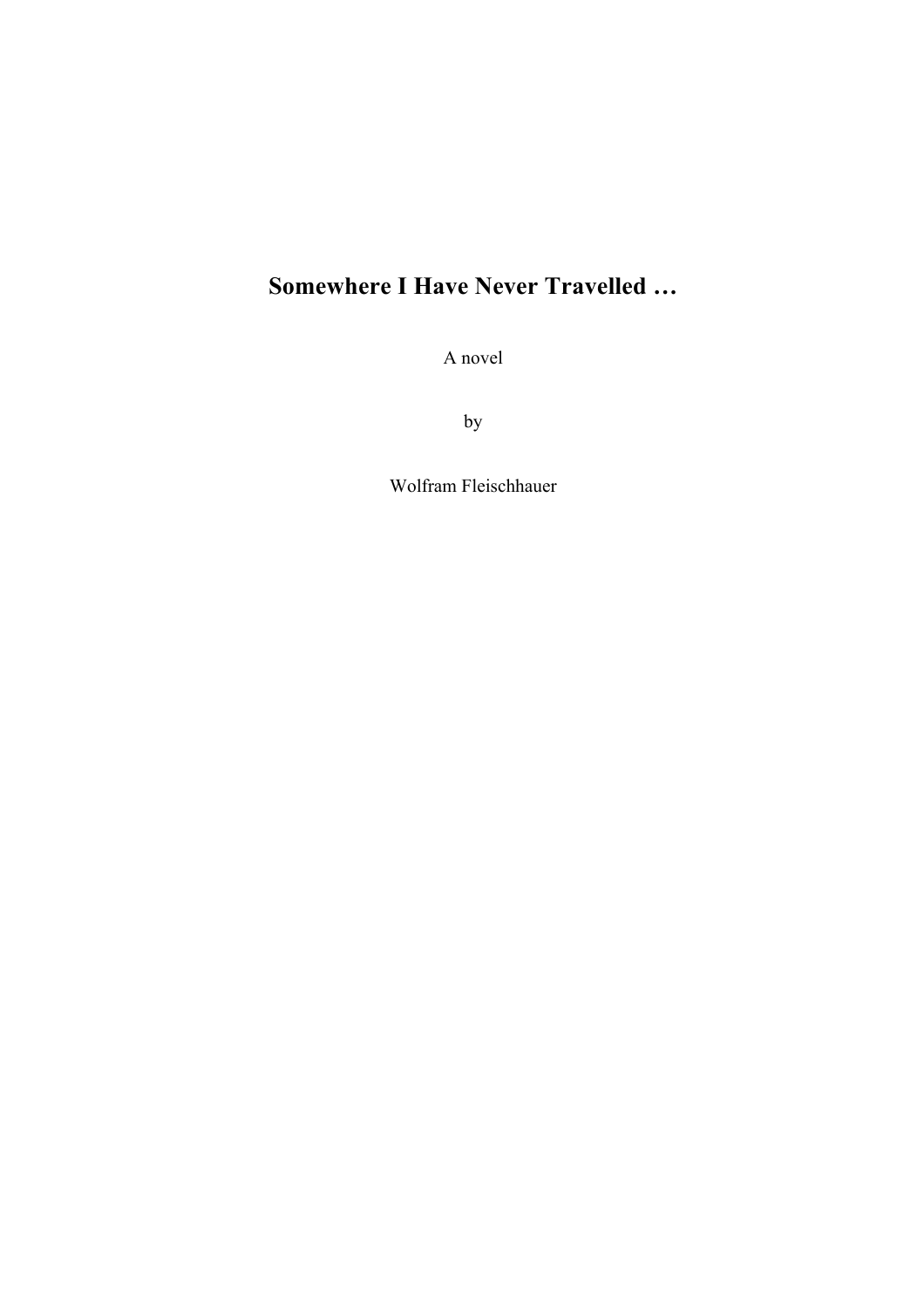The characters and events portrayed in this book are fictitious. Any similarity to real persons, living or dead, is coincidental and not intended by the author.

A German version of this novel was published in 1999 by Droemer Knaur as Die Frau mit den Regenhanden (The Woman with Hands of Rain). Text Copyright © 1999 by Wolfram Fleischhauer

www.wolfram-fleischhauer.com

Translation: Kate Vanovitch. Text Copyright: © 2007 by Wolfram Fleischhauer.

Wolfram Fleischhauer: Somewhere I Have Never Travelled. Novel.

Published 2016 by hockebooks gmbh.

All rights reserved. No part of this book may be reproduced, or stored in a retrieval system, or transmitted in any form or by any means, electronic, mechanical, photocopying, recording, or otherwise, without express written permission of the publisher.

"somewhere i have never travelled, gladly beyond". Copyright 1931, (c) 1959, 1991 by the Trustees of the E. E. Cummings Trust. Copyright (c) 1979 by George James Firmage, from COMPLETE POEMS: 1904-1962 by E. E. Cummings, edited by George Firmage. Used by permission of Liveright Publishing Corporation.

Cover Design: JHNSTL – Johannes Stoll, Berlin Author Photo: Terri Potoczna

Author services provided by Pedernales Publishing, LLC www.pedernalespublishing.com

For any information, please contact: info@hockebooks.de

Please visit us on the Internet: www.hockebooks.de.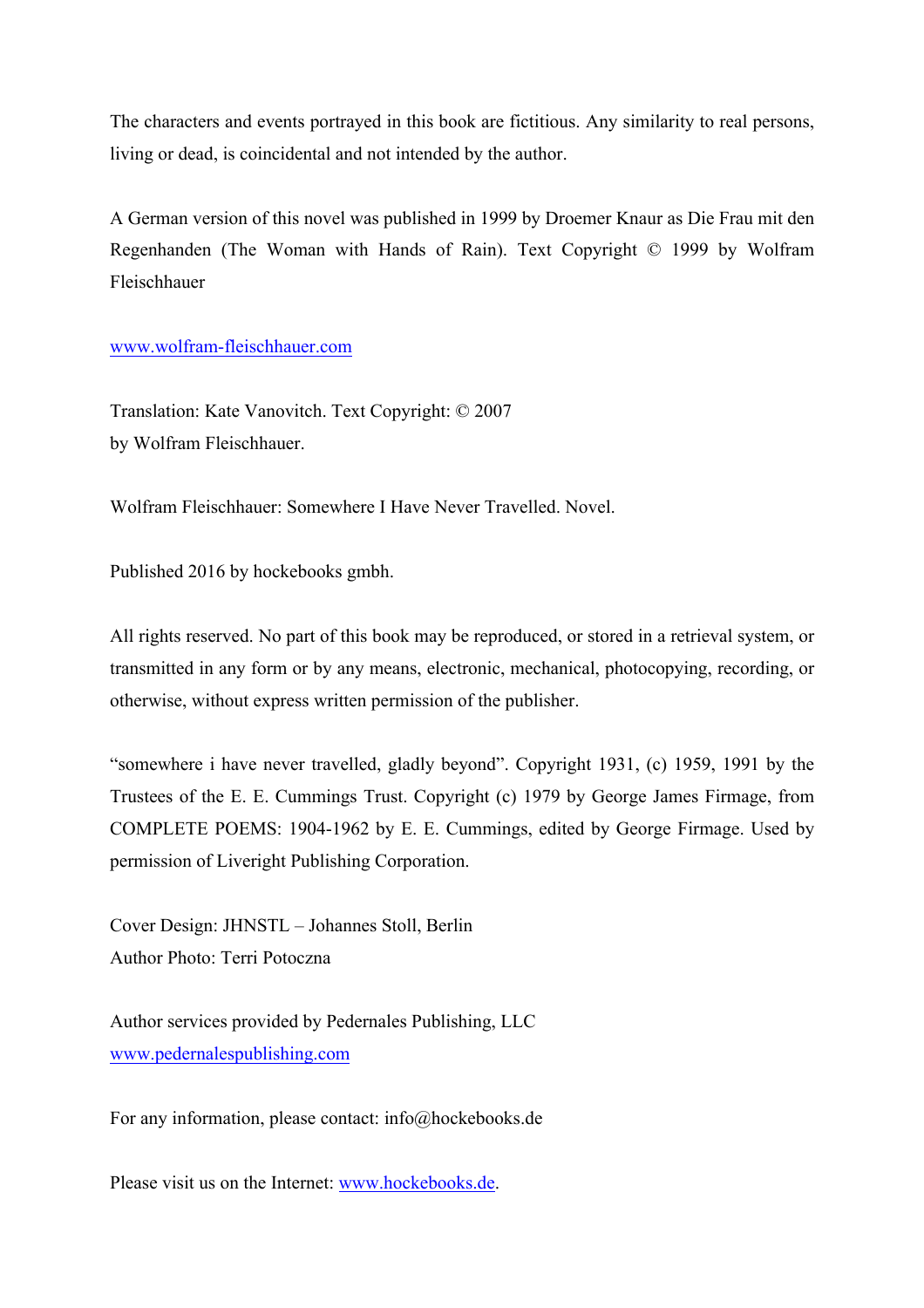(i do not know what it is about you that closes and opens;only something in me understands the voice of your eyes is deeper than all roses) nobody,not even the rain,has such small hands

e.e. cummings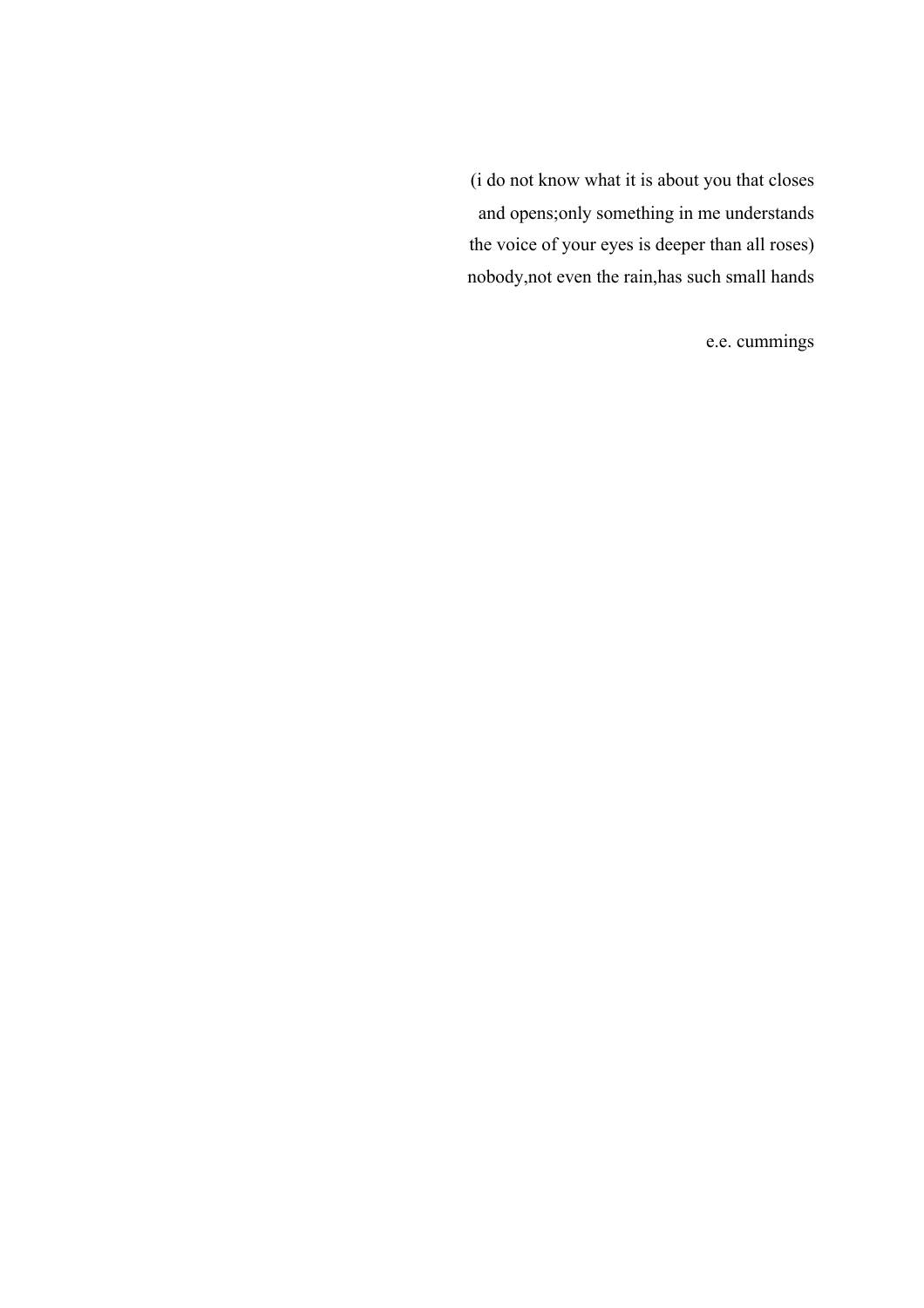## **Prologue**

## *Dear Bruno,*

*I am on my way to my meeting. I didn't sleep much last night.* 

*I thought about you and longed for your warm body next to mine. Now I am on the subway, surrounded by people who are all in a hurry. Time seems to be precious here. I am among equals.* 

*Last night I wanted to write to you. I just couldn't bear it anymore. I needed to hear your voice, but you weren't there. Where were you? It will be at least a week before you read this. And even if it took much less time — are not all letters written by the dead, addressed to the unborn? By the time you tear open the envelope that I sealed with my tongue, everything will be different already. Oh, how much I miss the sound of your voice!* 

*Have you made any progress translating my story? How does it sound in your language? It thrills me to think how every word I wrote passes through your mind, filling it with the images I saw. I wish I could be each of those words. It makes me jealous to imagine your eyes looking at them and your tongue moving to their sound.*

*I walk through this city, through the present, witnessing scenes that are just like the past. The setting is different, but the characters are not.*

*People in New York are friendly. The hotel porter even speaks a little French. His eyes shone when I told him that I come from Paris. "Merveyeuh," he said. The hotel Serge recommended is now a home for the elderly. I only stayed one night and then moved here. Serge would be amazed if I told him what happened to his favorite hotel. The lobby smells of old people and disinfectant. I managed to make out a few traces of the fine house it must have been, but now it looks ransacked. Today, I heard that the city subsidizes some of the rooms for senior citizens. As long as they can somehow cough up twenty dollars a day, they are allowed to stay.*

*It reminds me of Marie, the life she led in Belleville back in 1867. I think of her all the time, feel close to her. I see her standing on the weir by St. Martin's Canal, staring at the black waters below.*

*You know that telling her story kept me from going mad. I wanted you to read it to*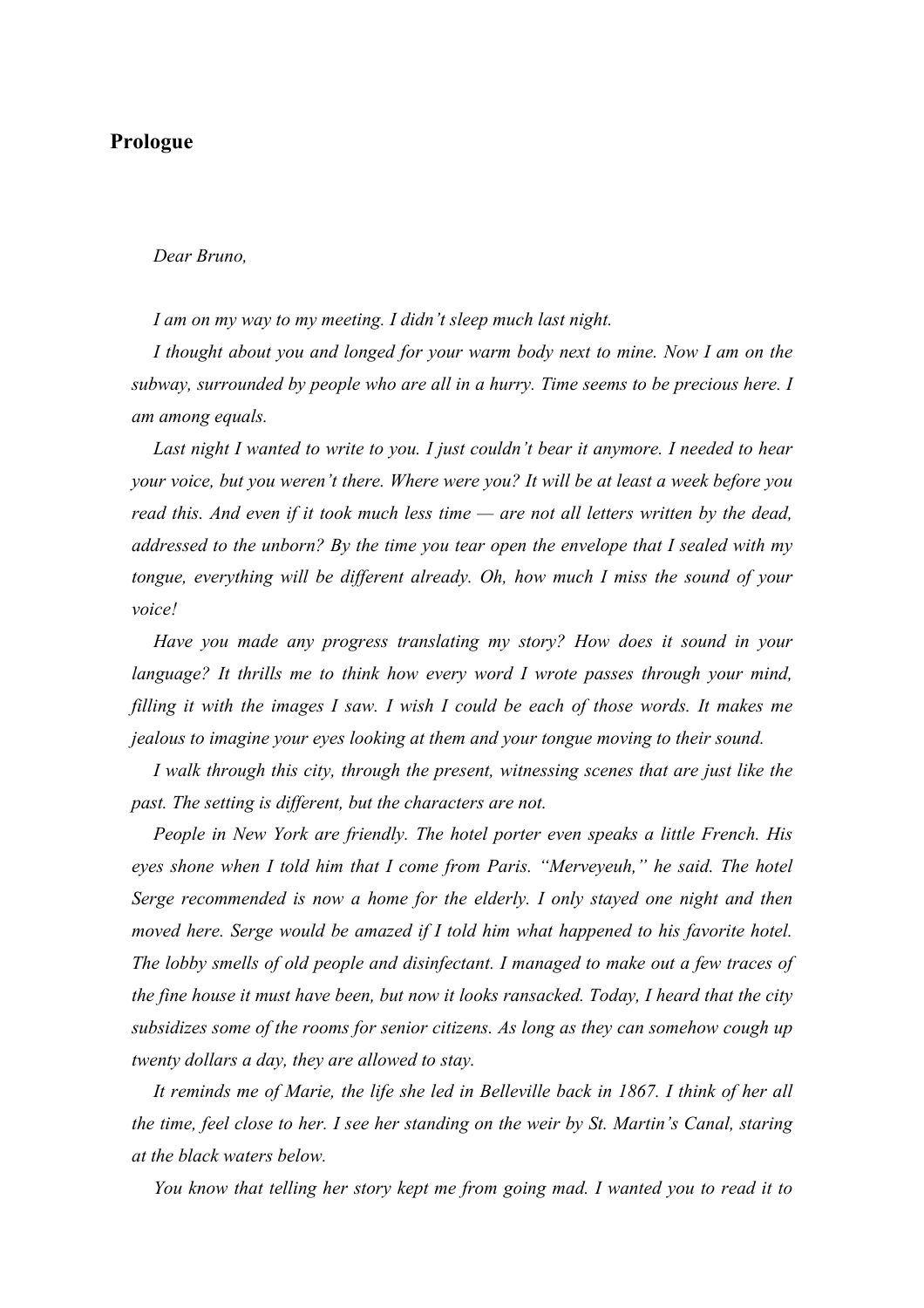*tell you something I couldn't say. What we cannot speak of, we must tell stories about. So when are you going to tell me your story? How much I miss the sound of your voice. If I could only hear it now, speaking my name.*

*I speak your name with every beat of my heart.* 

*A bientôt mon amour Mainsdepluie*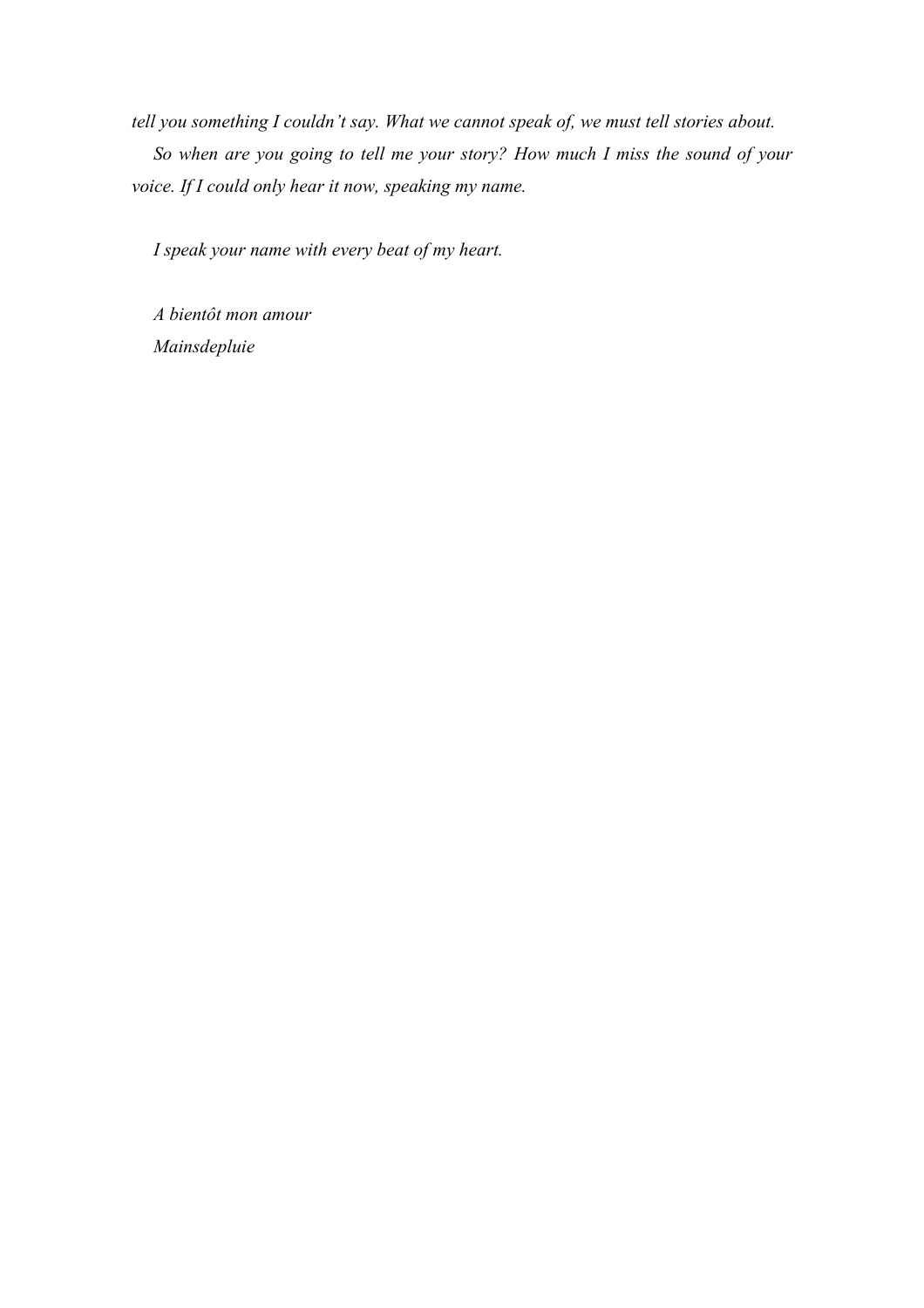## **Chapter I**

*1.*

The thaw brought no cheer.

When the ice cracked in the spring of 1867 and the first floes started drifting down the Seine, they would from time to time yield up some remnant of a human being, the remains of people who had drowned in winter because they had ventured too far out on the treacherous surface. Somewhere beneath the white ceiling, they had caught fast and frozen solid. Now, as the current swirled into fissures and set chunks of ice in motion, it ripped their trapped bodies apart. The gruesome discoveries would not taper off for some weeks.

How cold the winter had actually been was a matter of opinion. The average reading had been nine degrees below freezing on the Celsius scale. A sizeable crowd had gathered each day on the Pont Neuf to consult a thermometer installed by the engineer Chevalier. Skeptics disputed its accuracy, arguing that the warm breath of inquisitive onlookers distorted the readings. Most cared little for such technical quibbles. They still measured the cold with the traditional yardstick, the number of poor souls who had frozen to death, hoping quite simply that it would soon be over.

Until ten thirty on that Monday evening in March, things had been quiet. There were four of them on duty. Duvergnier, the station inspector, was sitting in his office. The stove was drawing badly because of the cursed weather, but at least it was not as cold as last week. Lobiau and Grol were in the front room playing cards. Thermann was out on patrol. It was against the rules to go alone, but that is the way it was that Monday evening. Besides, Thermann was back before the tanner turned up.

Duvergnier had been brewing tea. The shot of rum that went with it was another little breach of the rules, but after all, nobody noticed. In any case, he never had a chance to drink his tea. He did drink the rum, later, without the tea, but nobody would have begrudged him that after what had happened. Duvergnier had seen a thing or two in the course of his work. The fighting on the barricades in 1848 had not exactly been a pretty sight. In 1858, when Orsini's bombs struck the emperor's carriage outside the opera house, he had heard the explosions. He saw with his own eyes the carnage the grenades had wrought among the crowd. The head wounds were the worst. He was thick-skinned about most things, but not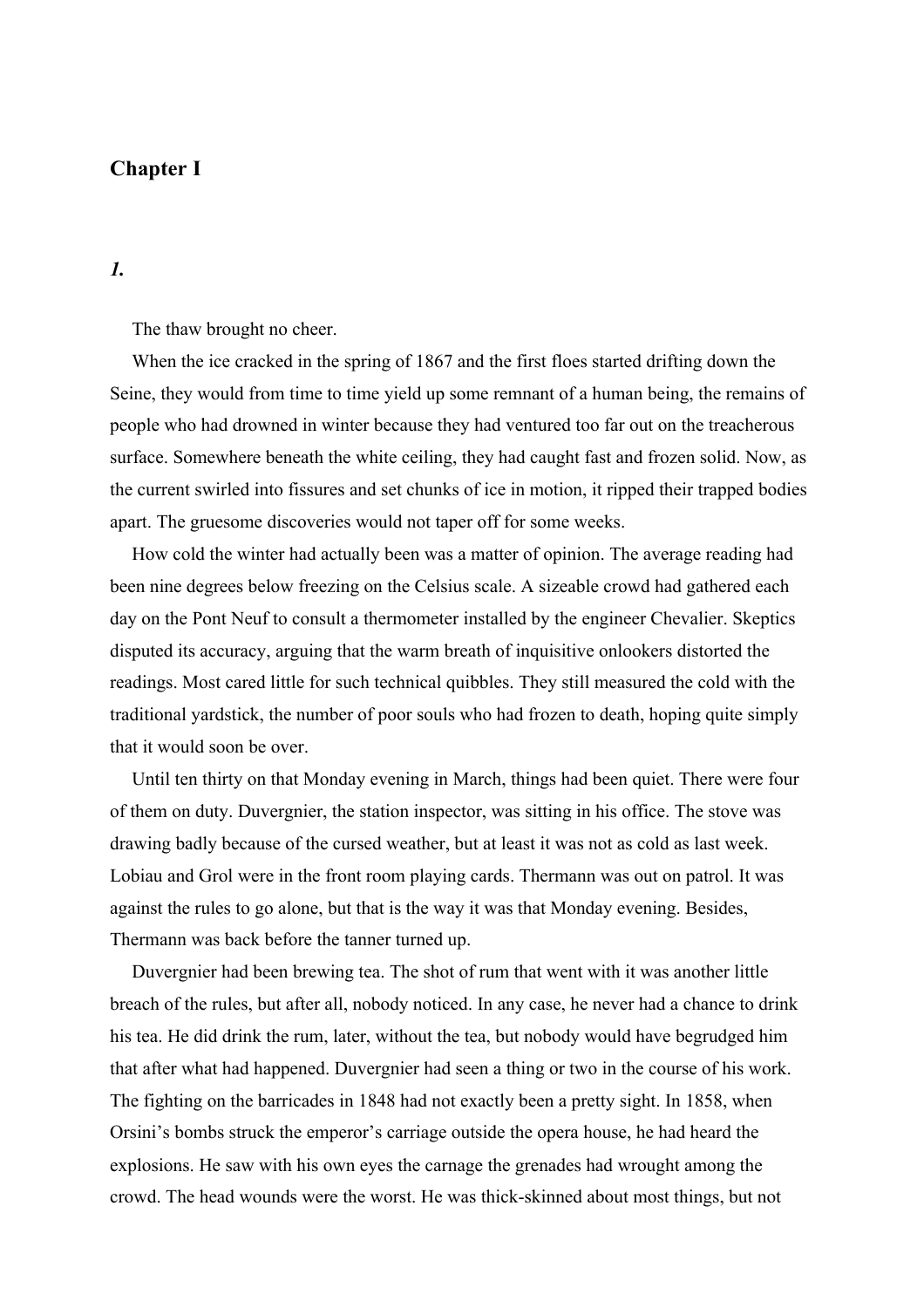heads. A disfigured face could haunt him for weeks. Fortunately, since that attempt on the emperor's life nine years ago, he had been spared such nightmares. Had he known what was floating out there in the canal, he would have sent his colleagues out alone. The tanner who came to the station might have warned them about the face. But the man had merely mentioned a child.

Thermann had pulled off his wet boots and placed them by the stove when Duvergnier came out of his office into the duty room to fetch some ink from a cupboard under the counter. He was in the middle of his daily report, a task that fell to him as officer in charge. Grol had been dealt a poor hand and he was in a foul mood, too, so when Thermann asked if anyone had a piece of newspaper, he simply tossed yesterday's *Figaro* across the room. Duvergnier vanished into his office again, finished the report, and filed it away. Too hastily, as it turned out, because then somebody rapped noisily at the door. Right away, Duvergnier heard voices in the vestibule, so he did not bother to go out, assuming his constables would be perfectly able to manage the affair. He heard them talking for a while in subdued tones and he was just standing at the stove to inspect his tea when his door flew open.

"Sir!" called Grol from the doorway. "Would you step out for a moment?"

"What is it?"

But Grol tilted his head toward the duty room.

When Duvergnier emerged, Lobiau was standing at the reception desk filling in an incident form. Thermann was still sitting by the stove with the *Figaro* on his lap, kneading his damp socks. Opposite Lobiau, a man in advanced middle age was dictating his address.

"… Passage Feuillet."

"Number?"

"We ain't got numbers."

"Occupation?"

"Tanner."

Duvergnier appeared at Lobiau's side.

"Monsieur …?"

"Briffaut, Charles," said Lobiau. "Monsieur Briffaut, this is Inspector Duvergnier. Would you please repeat what you have just told us?"

The man seemed impressed by Duvergnier's uniform. At least, he pulled himself up respectfully. His straggling gray hair framed a haggard face. Under his cape, he wore a dirty leather apron and a thick gray woolen pullover. His coarse shoes had left pools of slush on the wooden floor.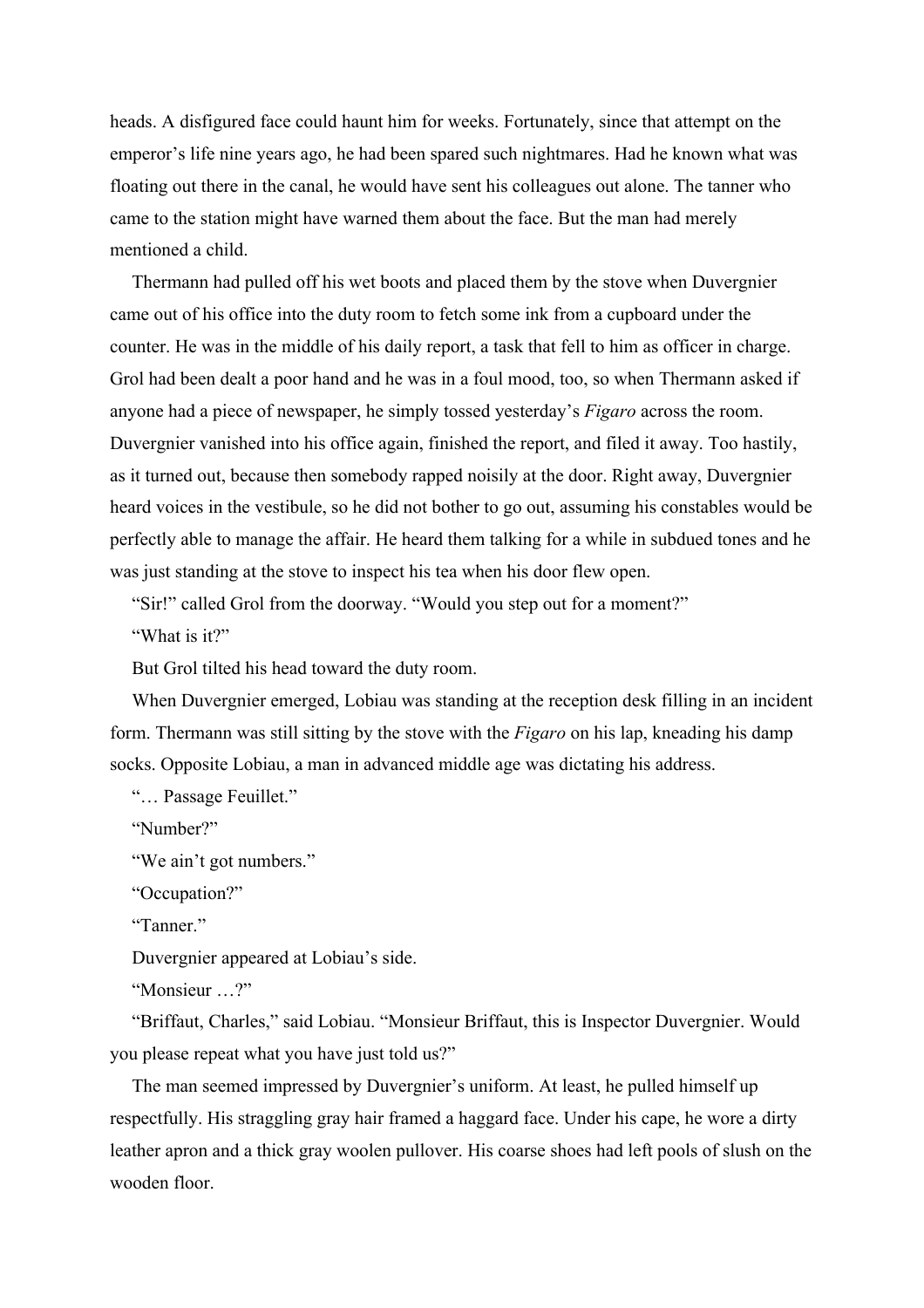"I just went down to the canal to tip out lye," he said. "When I turned to go, the dog had gone."

"What dog?"

"My dog. Bernadette. I called her. Then I heard her barking. Further up, near the weir. On this side, you can't get far along the top because of the iron fence. Bernadette had crawled under it, so I had to walk up the bank a bit to pass the railings. I called her again, and when she barked, I saw her down by the canal, jumping this way and that. But she wouldn't come back up. So I went down, as far as I could, and then I saw something lying in the water. It looked like a drowned lamb or something. So I called to the dog again, but she refused to come, just kept running back to the lamb. In the end, I worked my way through the undergrowth to fetch her. And then I saw it. There's a baby in the water."

"A baby?" asked Duvergnier.

The old man nodded. "No lamb, anyway. About this big, perhaps." He indicated the length with his hands. "Floating in the water down there, yes, face down."

"Did you pull it ashore?"

"Lord, no! I grabbed hold of my dog and climbed back up the embankment. I came straight here. That's a job for the police, I says to myself."

"Did you see anyone?"

The man shook his head. "No, there's no one down there this time of night."

"Thermann!" called Duvergnier. But the constable had already pulled his boots on again. "Grol, you go to Hôpital St. Louis and fetch a doctor. Where did you say? Just before the weir?"

"Yes, not a hundred yards away."

"What about me?" asked Lobiau.

"You stay here and make sure the stoves don't go out."

Duvergnier and Grol hurried to the storeroom for oilskins and lamps. Thermann's waterproof cape was still dripping from the hook on the door. Lobiau slid his report toward the tanner for signature. The man traced large, shaky letters in a slow hand, his tongue protruding between his lips.

When they stepped out into the street, they were greeted by a bark at the door. Briffaut untied his dog and strode down the road ahead of Duvergnier and Thermann, while Grol headed in the opposite direction toward the hospital.

As they crossed the canal on Rue des Ecluses, the bitch suddenly started barking and whimpering. The water below them was sluggish. It had begun drizzling softly and raindrops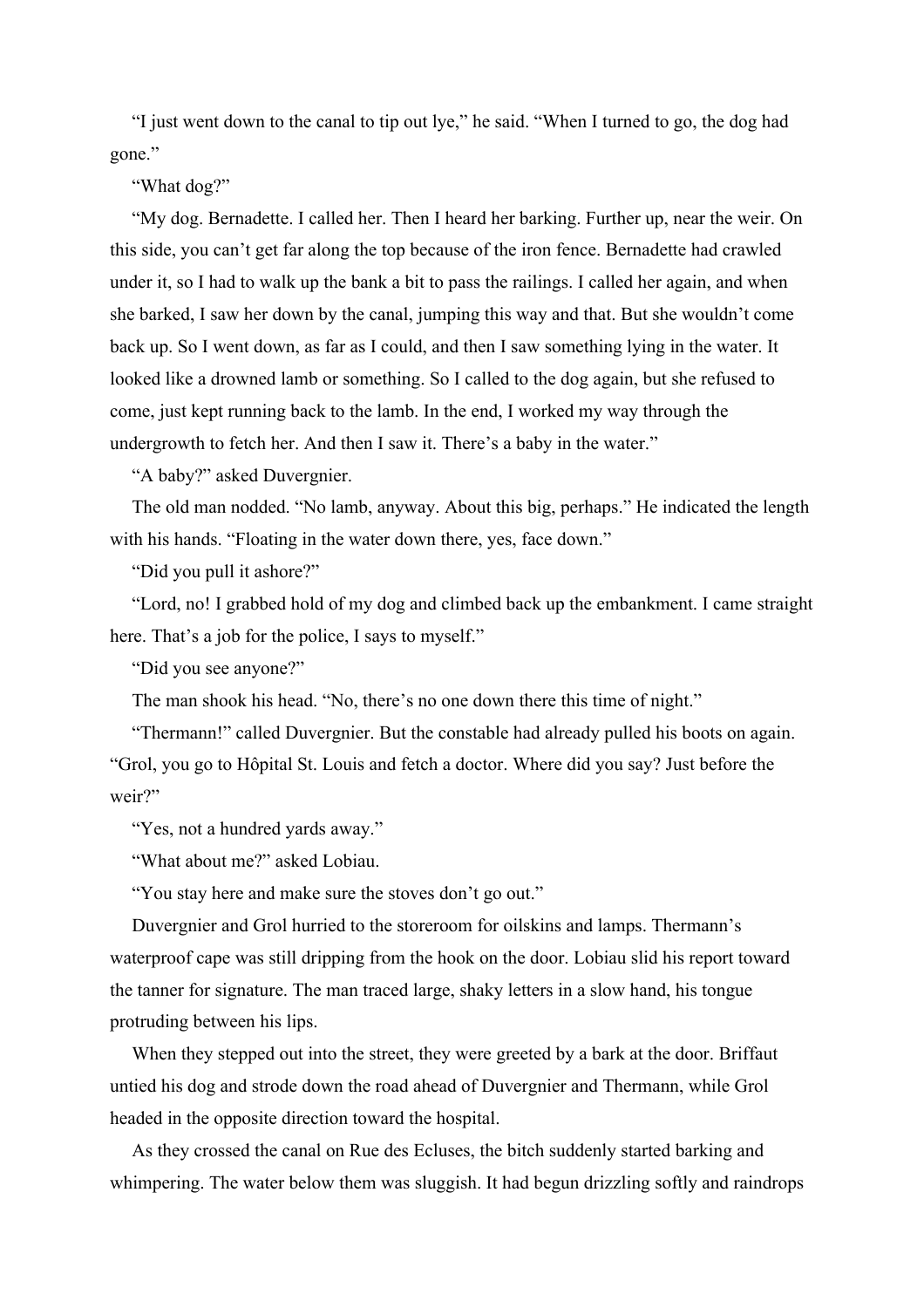tickled the black surface of the canal. Duvergnier stopped and struck his forehead with his palm.

"Damn it, a barrow. We forgot to bring the wheelbarrow."

Thermann turned on his heels and vanished. Duvergnier followed Briffaut across the bridge. The path along the embankment was soft and slippery. With some effort, they reached the third iron fence, crossed it, and soon found themselves above the place where the tanner guessed he had found the child. The dog was increasingly nervous, and Briffaut hissed at her angrily. Duvergnier circled the ground with his lamp. There were footprints. Duvergnier asked Briffaut to set his foot in the mud by one of the marks and was disappointed to see that it left the same print. Bernadette's light paw was easily identified beside it.

The shrubs and bushes that smothered the bank were chest-high here. Shielding his knees with the lamp, Duvergnier cautiously carved a way through the thicket, working slowly down to the canal. The slope descended about fifteen feet to a narrow strip along the water that was free of vegetation. Briffaut kept close behind, and the dog crawled panting through the undergrowth between them. As Duvergnier emerged from the scrub, he straightened up, lifted his lamp, and scanned the canal. Briffaut stepped up to his shoulder and pointed to a spot at two arms' length from the bank, where something pale was floating. Duvergnier moved closer, extended the lamp over the water and pulled back, startled. A dark shadow shot into the reed bed. A second followed. The bundle rocked jerkily in the water as if goaded by tiny prods. Then the motion ceased. Bernadette whimpered, crouched low, flattened her ears, and emitted two loud barks and then a warning growl.

"Tie the dog up somewhere back there," snapped Duvergnier nervously, searching for an object to pull the bundle toward the bank. He put the lamp on the ground, began wrestling with a bush, and after considerable pains, managed to break off a thick branch. Then he turned back toward the canal, picked up the lamp, and stared uneasily at the child, now floating calmly again on the water. He could see that the tanner had been right. It was lying face down. The head was almost totally immersed, but Duvergnier could make out the back of the skull and a tuft of dark hair above the surface. The baby was wrapped in a cloth that had fallen loose at the shoulders and begun to unwind in long, insipid swathes. The arms were out of sight. He saw the hint of pale pants, but the legs, like the arms, were hidden under the water.

Duvergnier carefully maneuvered the tip of his branch toward the child and tried to hook it below the arms. The body turned easily. As it faced him, the policeman shuddered at the sight of dark patches along its side. He fixed the top of the bundle with his branch and drew it carefully toward the bank. It glided compliantly through the water, and after a few seconds, it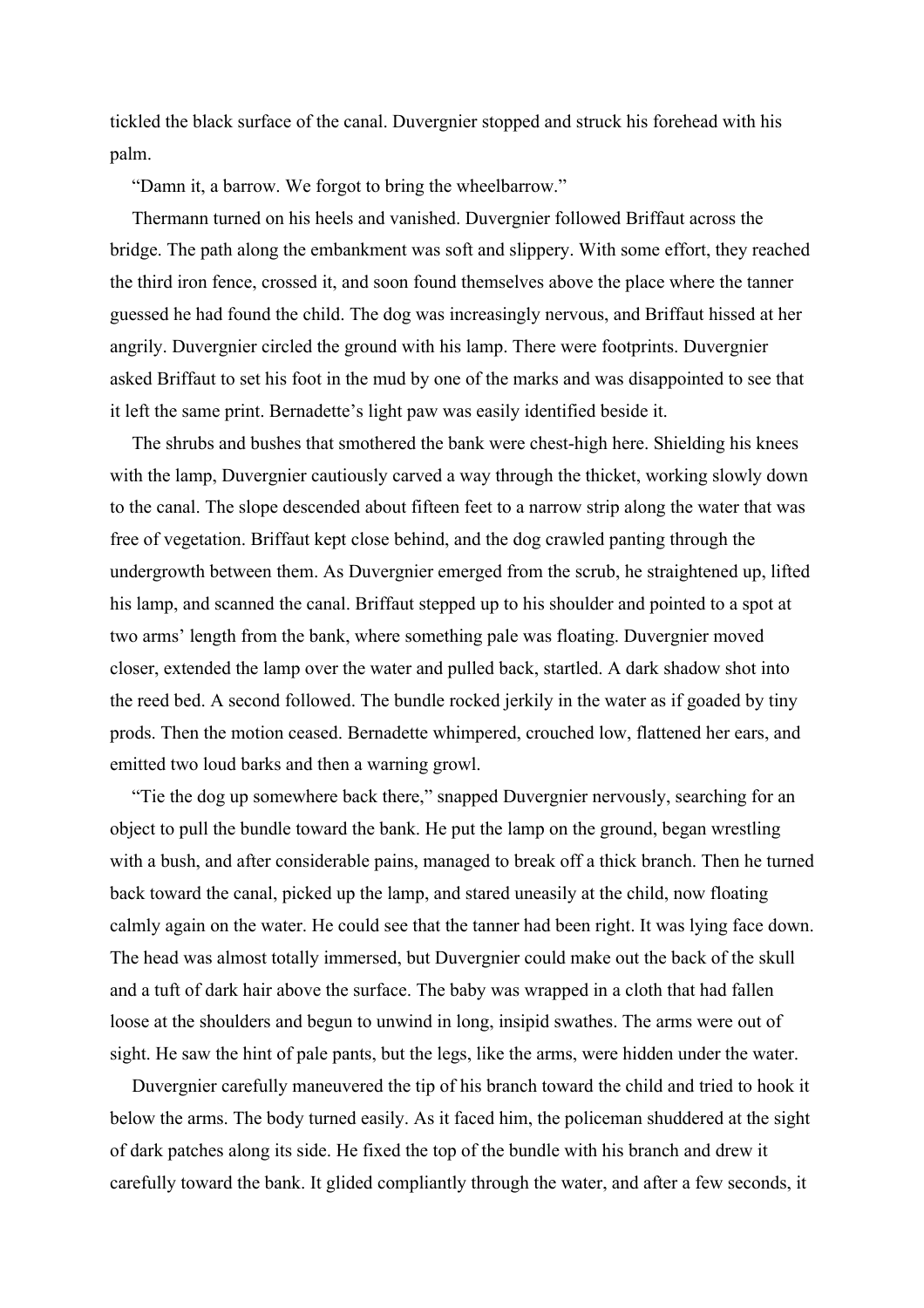came to rest at Duvergnier's feet. Briffaut had joined him now and watched the pale flotsam in dread. The back was creamy white and glowed in the light of the lamp. The arms and legs were still invisible. The back of the neck was tinged dark. The child seemed to be peering down at the canal bed with its arms and legs tucked firmly beneath its chest.

Duvergnier gave Briffaut the lamp to hold, laid the branch aside, and removed his black raincoat. He knelt down, eased his coat under the corpse, folded it over the bundle, and hauled it out of the canal. For a moment, he stood there undecided, waiting until the bulk of the water had drained from the salvaged cargo, and finally lowered the coat with the baby inside to the ground. He looked at Briffaut, but the tanner was silent, gazing anxiously at the black dripping oilskin package before him.

Further down the canal, three specks of light appeared on the bridge, making their way across like will o' the wisps. Duvergnier grabbed the lantern, waved it to and fro, and was gratified by a silent echo from the second light up on the bridge as it flickered on and off.

"Another ice corpse?" asked Briffaut.

Duvergnier shook his head.

"No," he answered gravely. "This child has not been dead long."

"Who would do a thing like that?" he heard the tanner say.

"Animals," said Duvergnier.

"No, an animal wouldn't do that."

It was still drizzling. Duvergnier shivered. The two men stood side by side in silence.

"Shouldn't we take a look?" ventured Briffaut after a while.

Duvergnier shook his head. "I'd rather wait for the doctor. There's nothing more we can do, anyway."

How had the baby gotten here? It must have been thrown in the canal at the weir. Or could it conceivably have been an accident? Nobody had reported a missing child. The doctor would establish how long the body had lain in the water. Then they could work backward and ask the other stations whether they had heard anything. The current from the weir flowed toward the city. That meant that the child must have entered the water somewhere on the hundredyard stretch up to the weir, presumably from this bank, but they could not be certain, so they would need to search both banks for clues. They might find footprints or items of clothing. Duvergnier was tempted to uncover the corpse, but he could not bring himself to do it. No, the doctor could have that task. The first examination was always crucial. Duvergnier had seen Dr. Tardieu in court on many an occasion and learned how even the most unassailable evidence of a violent crime could turn out to be an optical illusion once it was subjected to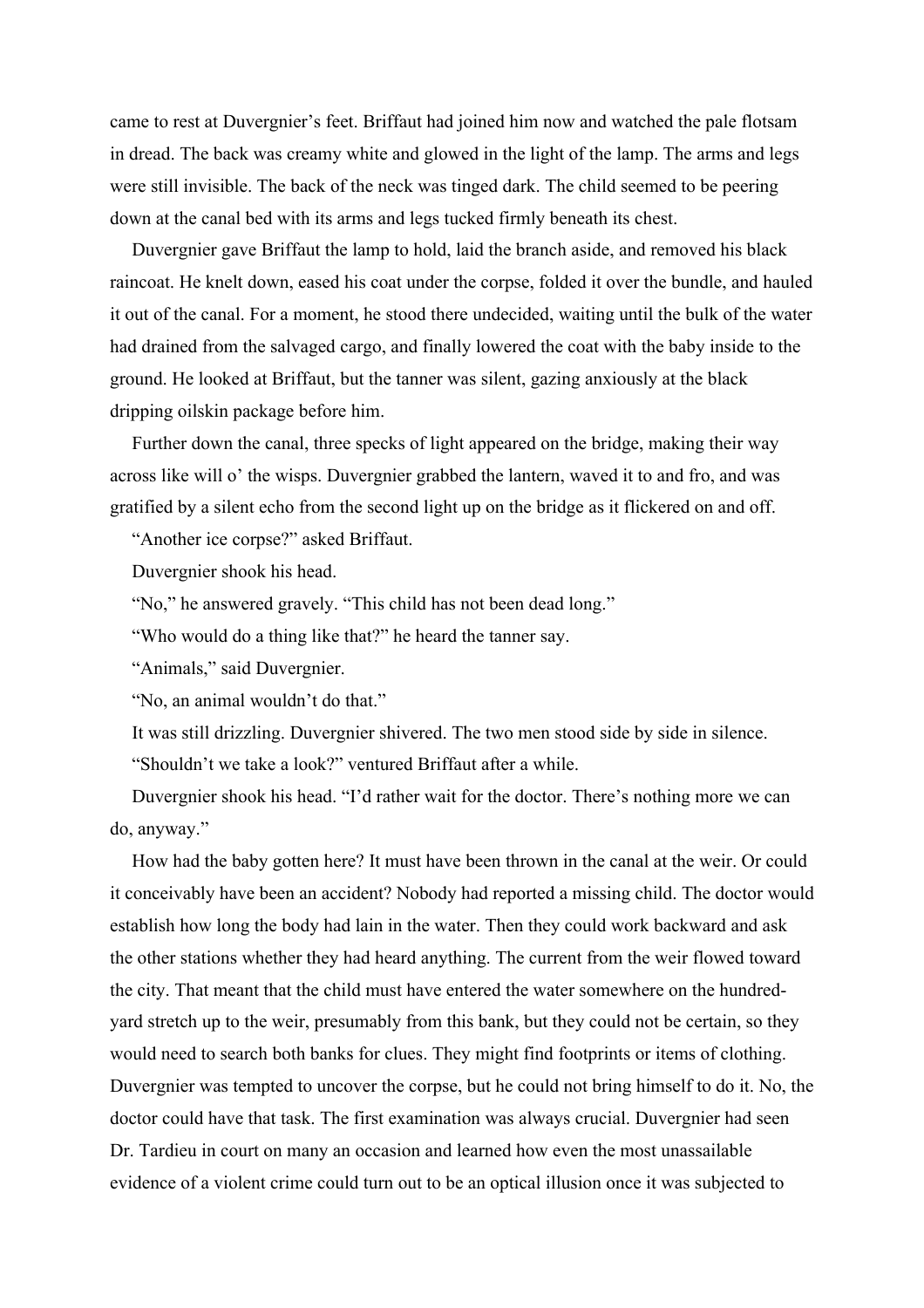scientific analysis. It was so easy to make a mistake. And more often than not, the police were to blame because they were taught so little about forensic techniques.

Steps resounded on the slope above. Duvergnier recognized Thermann's call and answered him. The bushes began to sway and the glow of a lantern appeared between them. Briffaut went to his dog, which was barking again, and sought to calm her. Thermann and Grol emerged from the thicket, followed by another man with a leather case. Duvergnier quickly told the doctor what had occurred and indicated the black oilskin on the ground. The doctor was breathing heavily, apparently exhausted by the expedition. He was short, but fat. His glasses had misted up and he took them off to wipe them as he listened to Duvergnier's account. When the policeman had finished, he bent over the bundle without further ado and pulled the wet oilskin aside. Thermann and Grol retreated a little. Duvergnier stood motionless, observing the doctor as he performed his duty.

The corpse was lying on its side. The head was tilted back. The eyes and mouth were closed. A dark gray cloth was wrapped around the head and knotted under the chin.

The doctor took one tiny arm. He managed to move it a little each way, but the limb itself was rigid. He turned away to open his bag. He drew out a thermometer, placed it to one side, then took hold of a pair of scissors to cut open the seat of the pants as far as the crotch. Then he walked around the corpse, held the crotch apart with his thumb and index finger, and slid the thermometer inside.

"Would you kindly record this?" he asked, looking at Duvergnier. "And you, gentlemen, might I have some more light?"

Duvergnier took out his notepad as his two colleagues came closer with their lanterns. The little creature lay there in a huddle, its legs tucked up against its belly, its arms folded across its chest, as if it had been trying to fit into a small box. The back was very bent, suggesting to these onlookers that its mother might have been carrying it before her in a sling.

"When did you remove the body from the water?" came the doctor's matter-of-fact question.

"Just before you arrived. About ten or fifteen minutes ago."

"At least we are being treated to a complete body, after all the bits and pieces of recent weeks."

Duvergnier did not respond to this tasteless quip. The doctor was feeling the groin and began to dictate.

"Monday, twenty-fifth of March. Deceased is six to eight months old. Found floating in the water by the east bank of St. Martin's Canal half an hour before midnight. Recovered without